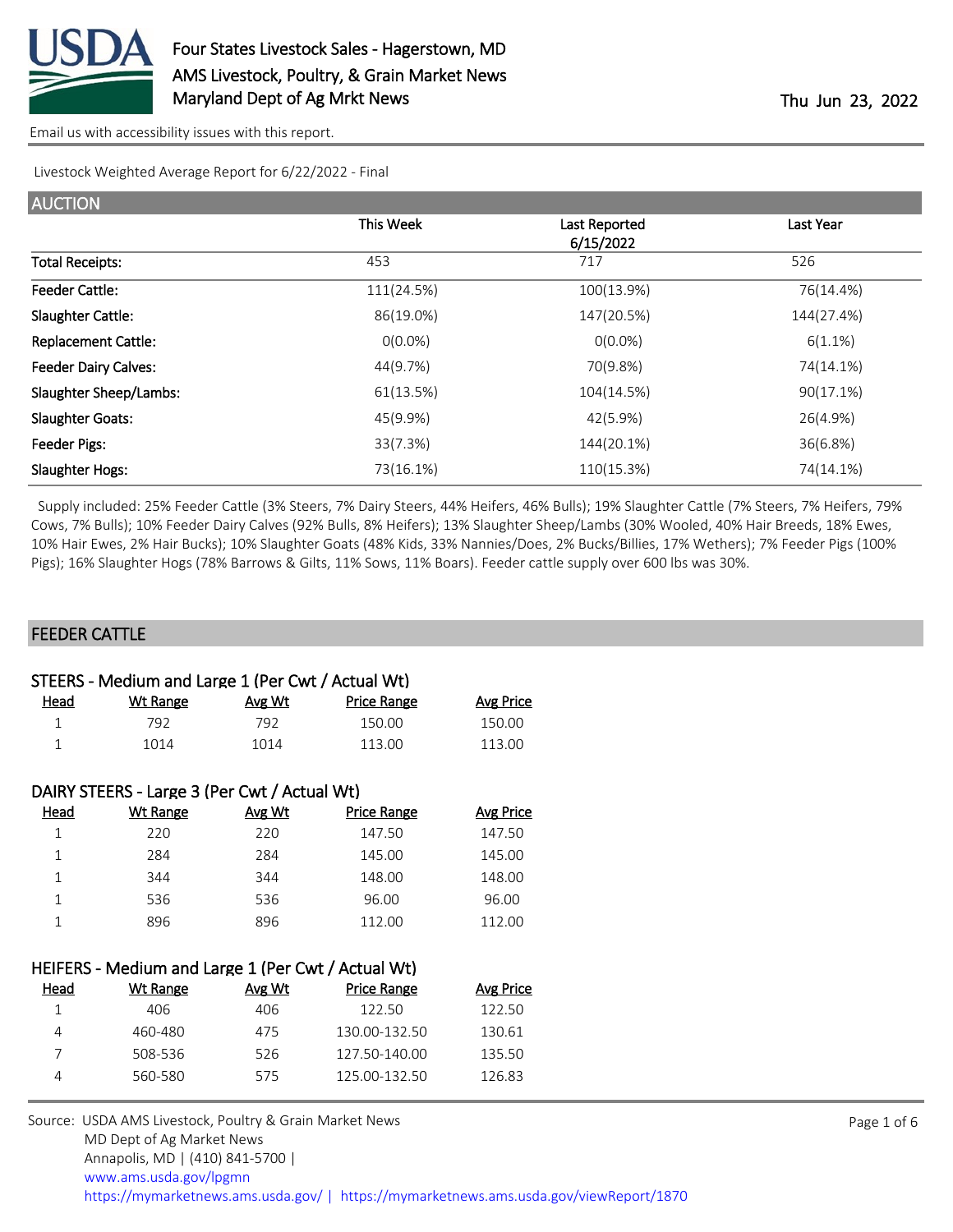

## Four States Livestock Sales - Hagerstown, MD AMS Livestock, Poultry, & Grain Market News Maryland Dept of Ag Mrkt News Thu Jun 23, 2022

[Email us with accessibility issues with this report.](mailto:mars@ams.usda.gov?subject=508%20issue)

| 620     | 620  | 130.00        | 130.00 |
|---------|------|---------------|--------|
| 670     | 670  | 120.00        | 120.00 |
| 768-786 | 777  | 120.00-129.00 | 124.45 |
| 896     | 896  | 135.00        | 135.00 |
| 906     | 906  | 130.00        | 130.00 |
| 1014    | 1014 | 112.00        | 112.00 |

### HEIFERS - Medium and Large 2 (Per Cwt / Actual Wt)

| Head | Wt Range | Avg Wt | Price Range   | <b>Avg Price</b> |
|------|----------|--------|---------------|------------------|
|      | 290.     | 290    | 140.00        | 140.00           |
|      | 352-398  | 375    | 120.00-127.50 | 123.52           |
|      | 445      | 445    | 110.00        | 110.00           |
|      | 460      | 460    | 120.00        | 120.00           |
|      | 648      | 648    | 122.50        | 122 50           |

### BULLS - Medium and Large 1 (Per Cwt / Actual Wt)

| Head           | <b>Wt Range</b> | Avg Wt | <b>Price Range</b> | <b>Avg Price</b> |
|----------------|-----------------|--------|--------------------|------------------|
| 1              | 286             | 286    | 150.00             | 150.00           |
| 5              | 422-430         | 426    | 147.50-167.50      | 162.53           |
| 3              | 464-465         | 465    | 140.00-1262.50     | 888.87           |
| 5              | 505-520         | 508    | 156.00-162.00      | 160.77           |
| $\mathfrak{D}$ | 568-572         | 570    | 141.00-149.00      | 144.99           |
| 4              | 616-648         | 627    | 140.00-151.00      | 146.75           |
| $\overline{4}$ | 654-662         | 659    | 116.00-150.00      | 138.96           |
| 1              | 706             | 706    | 122.50             | 122.50           |

#### BULLS - Medium and Large 2 (Per Cwt / Actual Wt)

| Head | Wt Range | Avg Wt | Price Range   | Avg Price |
|------|----------|--------|---------------|-----------|
|      | 370      | 370    | 132.50        | 132.50    |
|      | 430      | 430    | 130.00        | 130.00    |
|      | 492      | 492    | 111.00        | 111.00    |
|      | 556-578  | 567    | 102.50-112.50 | 107.60    |
|      | 896      | 896    | 108.00        | 108.00    |

#### SLAUGHTER CATTLE

# STEERS - Choice 2-3 (Per Cwt / Actual Wt)

| <u>Head</u> | Wt Range                                  | Avg Wt | Price Range        | Avg Price | Dressing |
|-------------|-------------------------------------------|--------|--------------------|-----------|----------|
| 3           | 1294-1496                                 | 1390   | 144.00-147.00      | 145.35    | Average  |
|             | STEERS - Select 2-3 (Per Cwt / Actual Wt) |        |                    |           |          |
| <u>Head</u> | Wt Range                                  | Avg Wt | <b>Price Range</b> | Avg Price | Dressing |
|             | 1426                                      | 1426   | 134.00             | 134.00    | Average  |
|             |                                           |        |                    |           |          |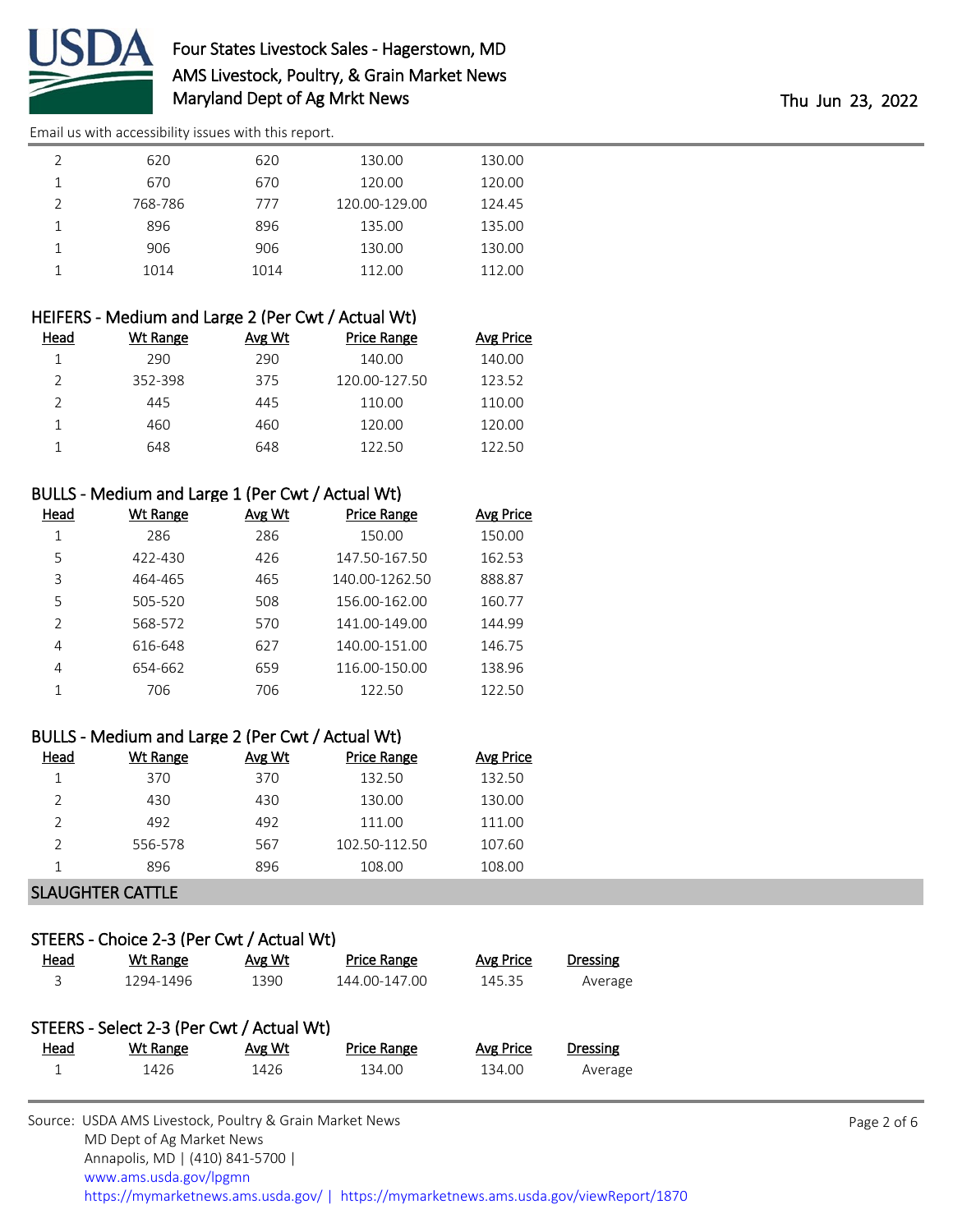

Page 3 of 6

[Email us with accessibility issues with this report.](mailto:mars@ams.usda.gov?subject=508%20issue)

[www.ams.usda.gov/lpgmn](https://www.ams.usda.gov/market-news)

|                | HEIFERS - Prime 2-3 (Per Cwt / Actual Wt)               |        |                    |                  |                   |  |
|----------------|---------------------------------------------------------|--------|--------------------|------------------|-------------------|--|
| <b>Head</b>    | <b>Wt Range</b>                                         | Avg Wt | <b>Price Range</b> | <b>Avg Price</b> | <b>Dressing</b>   |  |
| $\overline{2}$ | 1438-1482                                               | 1460   | 146.50-150.00      | 148.28           | Average           |  |
|                |                                                         |        |                    |                  |                   |  |
|                | HEIFERS - Choice 2-3 (Per Cwt / Actual Wt)              |        |                    |                  |                   |  |
| <u>Head</u>    | <b>Wt Range</b>                                         | Avg Wt | <b>Price Range</b> | <b>Avg Price</b> | <b>Dressing</b>   |  |
| $\overline{2}$ | 1340-1532                                               | 1436   | 142.00-144.00      | 143.07           | Average           |  |
|                | COWS - Premium White 65-75% (Per Cwt / Actual Wt)       |        |                    |                  |                   |  |
| Head           | <b>Wt Range</b>                                         | Avg Wt | <b>Price Range</b> | <b>Avg Price</b> | <b>Dressing</b>   |  |
|                |                                                         |        |                    |                  |                   |  |
| 6              | 1096-1748                                               | 1517   | 105.00-108.00      | 106.46           | Average           |  |
|                | COWS - Breaker 75-80% (Per Cwt / Actual Wt)             |        |                    |                  |                   |  |
| <u>Head</u>    | <b>Wt Range</b>                                         | Avg Wt | <b>Price Range</b> | <b>Avg Price</b> | <b>Dressing</b>   |  |
| 9              | 1356-1892                                               | 1610   | 91.00-104.00       | 95.75            | Average           |  |
|                |                                                         |        |                    |                  |                   |  |
|                | COWS - Boner 80-85% (Per Cwt / Actual Wt)               |        |                    |                  |                   |  |
| <b>Head</b>    | <b>Wt Range</b>                                         | Avg Wt | <b>Price Range</b> | <b>Avg Price</b> | <b>Dressing</b>   |  |
| 16             | 1128-1760                                               | 1402   | 80.00-90.00        | 84.68            | Average           |  |
|                |                                                         |        |                    |                  |                   |  |
|                | COWS - Lean 85-90% (Per Cwt / Actual Wt)                |        |                    |                  |                   |  |
| <b>Head</b>    | <b>Wt Range</b>                                         | Avg Wt | <b>Price Range</b> | <b>Avg Price</b> | <b>Dressing</b>   |  |
| 13             | 916-1422                                                | 1191   | 68.00-78.50        | 73.65            | Average           |  |
|                |                                                         |        |                    |                  |                   |  |
|                | BULLS - 1 (Per Cwt / Actual Wt)                         |        |                    |                  |                   |  |
| Head           | <b>Wt Range</b>                                         | Avg Wt | <b>Price Range</b> | <b>Avg Price</b> | <b>Dressing</b>   |  |
| 3              | 1390-2376                                               | 1756   | 109.00-128.00      | 118.10           | Average           |  |
|                | BULLS - 2 (Per Cwt / Actual Wt)                         |        |                    |                  |                   |  |
| <u>Head</u>    | <b>Wt Range</b>                                         | Avg Wt | <b>Price Range</b> | <b>Avg Price</b> | <b>Dressing</b>   |  |
| $\mathbf{1}$   | 1308                                                    | 1308   | 98.00              | 98.00            | Average           |  |
|                | <b>FEEDER DAIRY CALVES</b>                              |        |                    |                  |                   |  |
|                |                                                         |        |                    |                  |                   |  |
|                | BULLS - Number 1 (Per Cwt / Actual Wt)                  |        |                    |                  |                   |  |
| Head           | <b>Wt Range</b>                                         | Avg Wt | <b>Price Range</b> | <b>Avg Price</b> |                   |  |
| 3              | 92-98                                                   | 95     | 135.00-170.00      | 148.67           |                   |  |
| 1              | 105                                                     | 105    | 310.00             | 310.00           | <b>Beef Cross</b> |  |
|                |                                                         |        |                    |                  |                   |  |
|                | BULLS - Number 2 (Per Cwt / Actual Wt)                  |        |                    |                  |                   |  |
| <b>Head</b>    | <b>Wt Range</b>                                         | Avg Wt | <b>Price Range</b> | <b>Avg Price</b> |                   |  |
| 1              | 95                                                      | 95     | 105.00             | 105.00           |                   |  |
|                | Source: USDA AMS Livestock, Poultry & Grain Market News |        |                    |                  |                   |  |
|                | MD Dept of Ag Market News                               |        |                    |                  |                   |  |
|                | Annapolis, MD   (410) 841-5700                          |        |                    |                  |                   |  |

<https://mymarketnews.ams.usda.gov/> [|](https://www.ams.usda.gov/market-news) <https://mymarketnews.ams.usda.gov/viewReport/1870>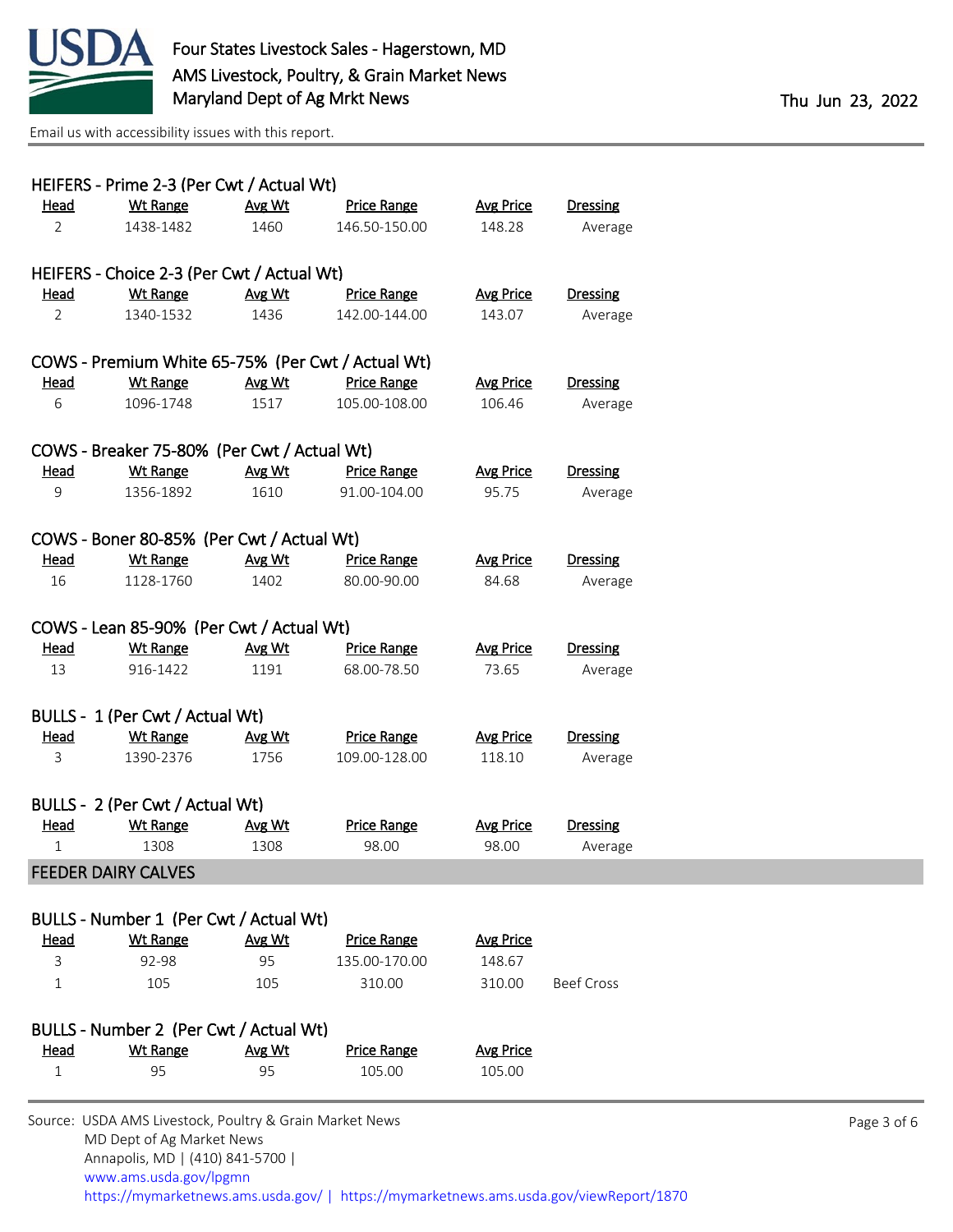

| 5              | 114-136                                                           | 123    | 150.00-155.00      | 152.21           | Average         |
|----------------|-------------------------------------------------------------------|--------|--------------------|------------------|-----------------|
|                |                                                                   |        |                    |                  |                 |
| <b>Head</b>    | HAIR EWES - Utility 1-2 (Per Cwt / Actual Wt)<br><b>Wt Range</b>  | Avg Wt | <b>Price Range</b> | <b>Avg Price</b> | Dressing        |
|                |                                                                   |        |                    |                  |                 |
| $\overline{4}$ | 208-244                                                           | 225    | 90.00-165.00       | 112.41           | Average         |
| 3              | 160-162                                                           | 161    | 115.00-120.00      | 118.32           | Average         |
| $\overline{2}$ | 116-148                                                           | 132    | 135.00-155.00      | 146.21           | Average         |
| <b>Head</b>    | <b>Wt Range</b>                                                   | Avg Wt | <b>Price Range</b> | <b>Avg Price</b> | <b>Dressing</b> |
|                | EWES - Utility 1-2 (Per Cwt / Actual Wt)                          |        |                    |                  |                 |
|                |                                                                   |        |                    |                  |                 |
| 5              | 70-76                                                             | 71     | 235.00-350.00      | 311.49           | Average         |
| 4              | 65                                                                | 65     | 280.00             | 280.00           | Average         |
| 9              | 56-58                                                             | 57     | 235.00             | 235.00           | Average         |
| 2              | 27                                                                | 27     | 300.00             | 300.00           | Average         |
| <b>Head</b>    | HAIR BREEDS - Choice 2-3 (Per Cwt / Actual Wt)<br><b>Wt Range</b> | Avg Wt | <b>Price Range</b> | <b>Avg Price</b> | <b>Dressing</b> |
|                |                                                                   |        |                    |                  |                 |
| $\mathbf 1$    | 102                                                               | 102    | 330.00             | 330.00           | Average         |
| 1              | 94                                                                | 94     | 320.00             | 320.00           | Average         |
| 3              | 74-75                                                             | 75     | 275.00-330.00      | 293.17           | Average         |
| 5              | 64-68                                                             | 67     | 245.00-300.00      | 275.39           | Average         |
| 3              | 55-58                                                             | 56     | 255.00-260.00      | 256.73           | Average         |
| $\overline{2}$ | 25                                                                | 25     | 300.00             | 300.00           | Average         |
| <b>Head</b>    | <b>Wt Range</b>                                                   | Avg Wt | <b>Price Range</b> | <b>Avg Price</b> | <b>Dressing</b> |
|                | WOOLED - Choice 2-3 (Per Cwt / Actual Wt)                         |        |                    |                  |                 |
|                |                                                                   |        |                    |                  |                 |
|                | <b>SLAUGHTER SHEEP/LAMBS</b>                                      |        |                    |                  |                 |
| $\mathbf{1}$   | 80                                                                | 80     | 32.50              | 32.50            |                 |
| <u>Head</u>    | HEIFERS - Number 2 (Per Cwt / Actual Wt)<br><b>Wt Range</b>       | Avg Wt | <b>Price Range</b> | <b>Avg Price</b> |                 |
|                |                                                                   |        |                    |                  |                 |
| $\mathbf 1$    | 90                                                                | 90     | 20.00              | 20.00            |                 |
| $\mathbf{1}$   | 85                                                                | 85     | 30.00              | 30.00            |                 |
| <b>Head</b>    | <b>Wt Range</b>                                                   | Avg Wt | <b>Price Range</b> | <b>Avg Price</b> |                 |
|                | BULLS - Utility (Per Cwt / Actual Wt)                             |        |                    |                  |                 |
|                |                                                                   |        |                    |                  |                 |
| $\overline{2}$ | 96                                                                | 96     | 56.50-75.00        | 65.75            |                 |
| $\mathbf{1}$   | 88                                                                | 88     | 35.00              | 35.00            |                 |
| <b>Head</b>    | <b>Wt Range</b>                                                   | Avg Wt | <b>Price Range</b> | <b>Avg Price</b> |                 |
|                | BULLS - Number 3 (Per Cwt / Actual Wt)                            |        |                    |                  |                 |
|                |                                                                   |        |                    |                  |                 |
| 1              | 104                                                               | 104    | 125.00             | 125.00           |                 |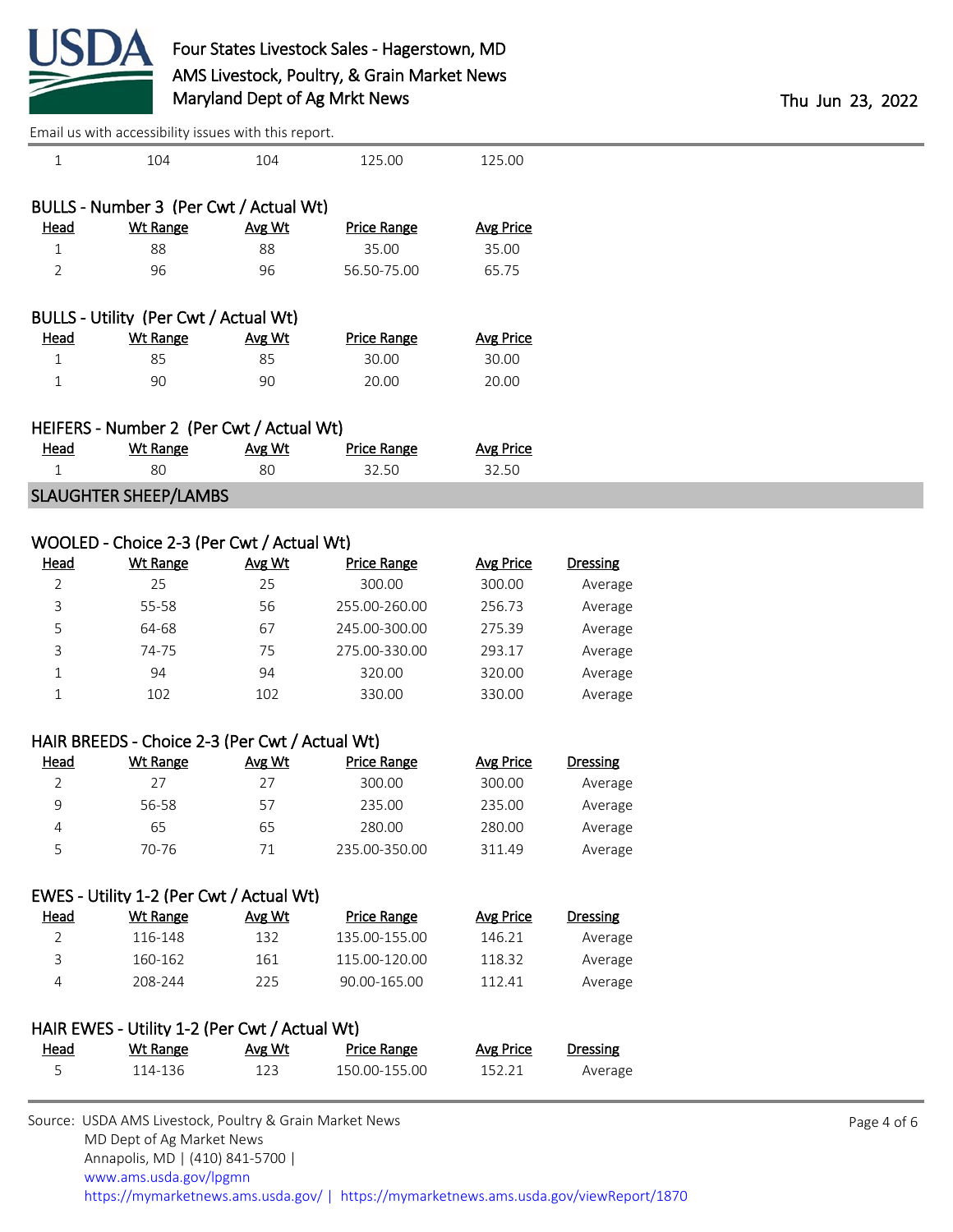

| <b>Wt Range</b><br><b>Price Range</b><br><b>Avg Price</b><br>Head<br>Avg Wt<br>162<br>162<br>190.00<br>190.00<br>1<br><b>SLAUGHTER GOATS</b> | <b>Dressing</b><br>Average |  |  |  |  |
|----------------------------------------------------------------------------------------------------------------------------------------------|----------------------------|--|--|--|--|
|                                                                                                                                              |                            |  |  |  |  |
|                                                                                                                                              |                            |  |  |  |  |
|                                                                                                                                              |                            |  |  |  |  |
| KIDS - Selection 1 (Per Unit / Actual Wt)                                                                                                    |                            |  |  |  |  |
| Head<br><b>Wt Range</b><br>Avg Wt<br><b>Price Range</b><br><b>Avg Price</b>                                                                  | Dressing                   |  |  |  |  |
| $22 - 24$<br>23<br>71.57<br>3<br>70.00-75.00                                                                                                 | Average                    |  |  |  |  |
| 36<br>70.00-90.00<br>75.35<br>4<br>33-38                                                                                                     | Average                    |  |  |  |  |
| 44<br>160.00-170.00<br>4<br>42-46<br>162.53                                                                                                  | Average                    |  |  |  |  |
| 54<br>165.00<br>165.00<br>54<br>$\mathbf{1}$                                                                                                 | Average                    |  |  |  |  |
| $\overline{2}$<br>60<br>60<br>175.00-190.00<br>182.50                                                                                        | Average                    |  |  |  |  |
| KIDS - Selection 2 (Per Unit / Actual Wt)                                                                                                    |                            |  |  |  |  |
| <b>Wt Range</b><br><b>Head</b><br>Avg Wt<br><b>Price Range</b><br><b>Avg Price</b>                                                           | <b>Dressing</b>            |  |  |  |  |
| 21<br>60.00-65.00<br>63.69<br>$20 - 22$<br>4                                                                                                 | Average                    |  |  |  |  |
| 32<br>32<br>$\overline{2}$<br>60.00<br>60.00                                                                                                 | Average                    |  |  |  |  |
|                                                                                                                                              |                            |  |  |  |  |
| NANNIES/DOES - Selection 1 (Per Unit / Actual Wt)                                                                                            |                            |  |  |  |  |
| <b>Wt Range</b><br>Avg Wt<br><b>Price Range</b><br><b>Avg Price</b><br><b>Head</b>                                                           | <b>Dressing</b>            |  |  |  |  |
| 74<br>$\mathbf{1}$<br>74<br>250.00<br>250.00                                                                                                 | Average                    |  |  |  |  |
| 195.00<br>96<br>96<br>195.00<br>1                                                                                                            | Average                    |  |  |  |  |
| 100-138<br>120<br>258.00-360.00<br>301.97<br>4                                                                                               | Average                    |  |  |  |  |
| 3<br>154-170<br>160<br>285.00-310.00<br>293.13                                                                                               | Average                    |  |  |  |  |
| NANNIES/DOES - Selection 2 (Per Unit / Actual Wt)                                                                                            |                            |  |  |  |  |
| <b>Wt Range</b><br><b>Price Range</b><br><b>Head</b><br>Avg Wt<br><b>Avg Price</b>                                                           | <b>Dressing</b>            |  |  |  |  |
| 54<br>54<br>160.00<br>$\mathbf 1$<br>160.00                                                                                                  | Average                    |  |  |  |  |
| 66-68<br>67<br>175.00<br>175.00<br>2                                                                                                         | Average                    |  |  |  |  |
| 86<br>86<br>185.00<br>185.00<br>1                                                                                                            | Average                    |  |  |  |  |
| 96<br>96<br>$\mathbf{1}$<br>180.00<br>180.00                                                                                                 | Average                    |  |  |  |  |
| BUCKS/BILLIES - Selection 1 (Per Unit / Actual Wt)                                                                                           |                            |  |  |  |  |
| <b>Wt Range</b><br>Avg Wt<br><b>Price Range</b><br><b>Avg Price</b><br><b>Head</b>                                                           | <b>Dressing</b>            |  |  |  |  |
| 92<br>92<br>320.00<br>320.00<br>1                                                                                                            | Average                    |  |  |  |  |
|                                                                                                                                              |                            |  |  |  |  |
| WETHERS - Selection 1 (Per Unit / Actual Wt)                                                                                                 |                            |  |  |  |  |
| <b>Wt Range</b><br>Avg Wt<br><b>Price Range</b><br><b>Head</b><br><b>Avg Price</b>                                                           | <b>Dressing</b>            |  |  |  |  |
| 44<br>44<br>175.00<br>175.00<br>1                                                                                                            | Average                    |  |  |  |  |
| 54<br>54<br>250.00<br>250.00<br>1                                                                                                            | Average                    |  |  |  |  |
| 74-75<br>75<br>3<br>270.00-330.00<br>310.18                                                                                                  | Average                    |  |  |  |  |